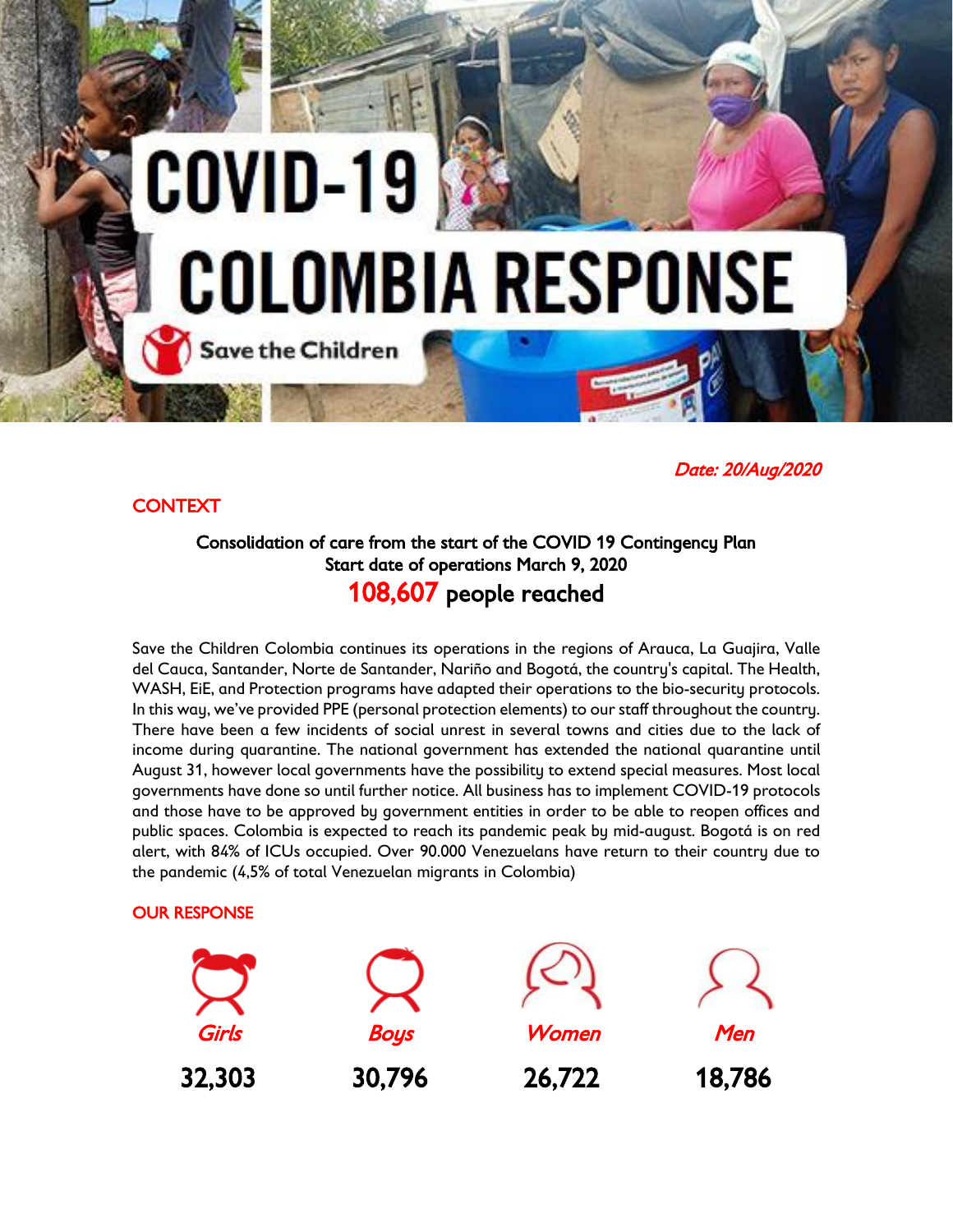*Staff* 

*Force, including staff movements. The ¨Care for the care givers¨ program keep going on in Jun it gave over 100 hours* 

*Weekly monitoring of field offices needs and updates through the COVID-19 Task* 

- *Wash 30.297 beneficiaries received hygiene promotion information and COVID-19 prevention.*
- *16.305 boys and girls have received COVID-19 prevention key messages through printed material and broadcasting.*
- *20 tanks and 69 buckets were delivered to families from the Macho 2 settlement in Maicao, La Guajira.*

#### *Health*

- *3.051 patients were attended in our EHU sexual and reproductive health and mental health activities.*
- *The hand washing of all and all patients and staff was monitored before entering the USSR, there is an isolation care area, COVID-19 prevention messages are provided.*
- *Consultations for prenatal and postnatal control, newborn care, family planning, general, mental health and psychosocial support were carried out in the Maicao Unit.*
- *Permanent monitoring of EHU staff is ensured.*

*of one-to-one support.* 

#### *CASH and livelihoods*

- *In Arauca, Bogotá, Guajira and Valle del Cauca, 21.737 families have benefited from multipurpose cash transfers and guidance on effective spending.*
- *Calls to families to deliver information about the project, start the telephone enrollment process and become beneficiaries of the Cash program. Recommendations were given on the proper use of money, communication channels (online and E-mail) are socialized and recommendations are provided on prevention of COVID 19.*
- *Education*
- *21.534 girls, boys and parents and / or caregivers have received EiE materials. We continue our Temporary Learning Spaces strategy through phone calls and 'WhatsApp' messages to children families attending TLCs.*
- *Delivery of radios to the children and adolescents participating in the education program.*
- *2 uniforms were delivered for 63 boys and girls of the TLS who were enrolled (daily uniform and sweatshirt) for a total of 126 uniforms.*
- *Delivery of 130 food rations, food within the framework of the ECW project, for the families of the children participating in the Mentors and Mentors programs, Digital Classrooms.*